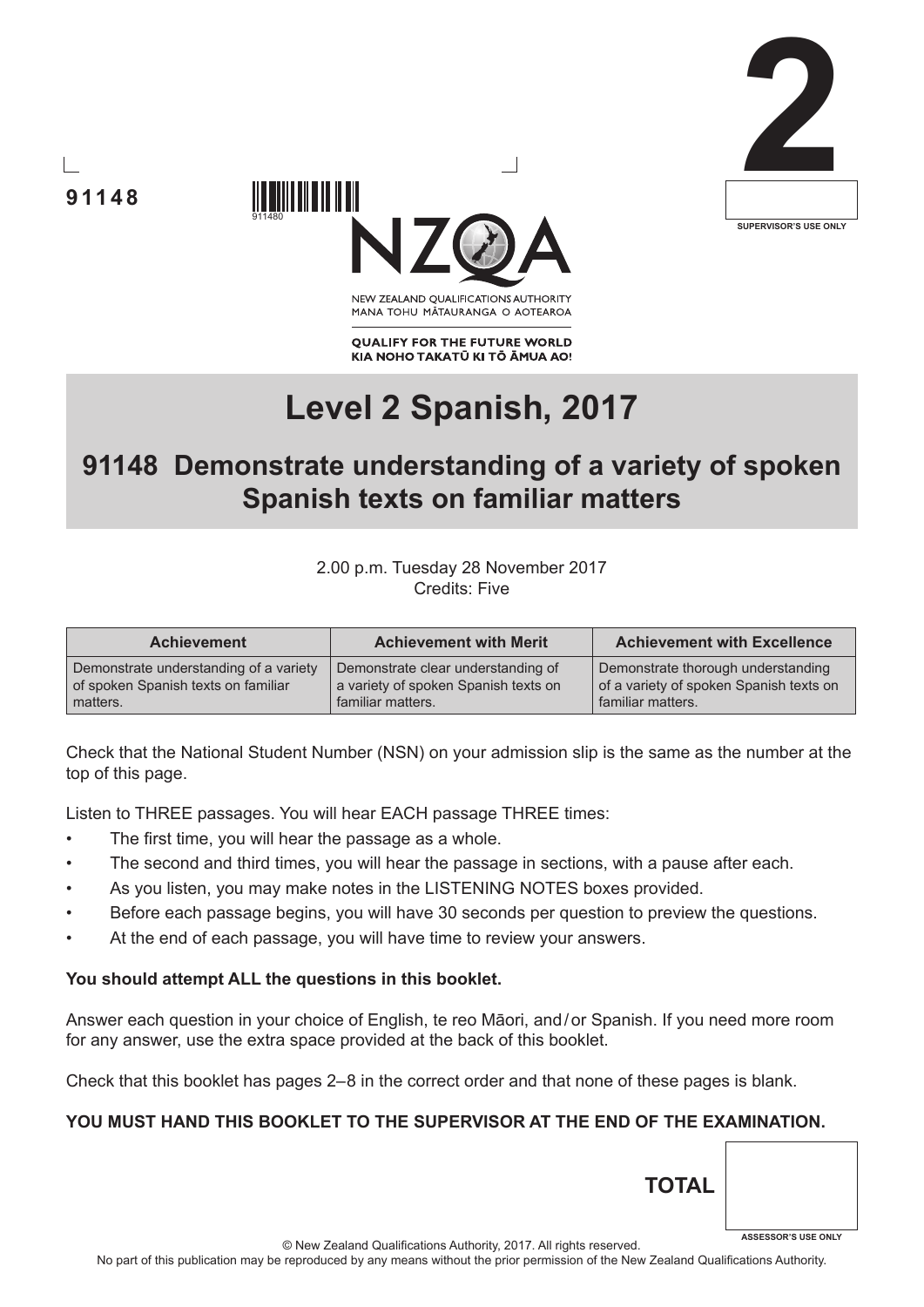## **FIRST PASSAGE:** *Entrevista: Éxodo urbano* **Interview: Exodus from the city**

Listen to Carolina, as she talks about her move from an urban area to a rural one. Question One is based on this passage. Use the information you hear to answer the question in your choice of English, te reo Māori, and/or Spanish. You now have 30 seconds to read the question.

**LISTENING NOTES**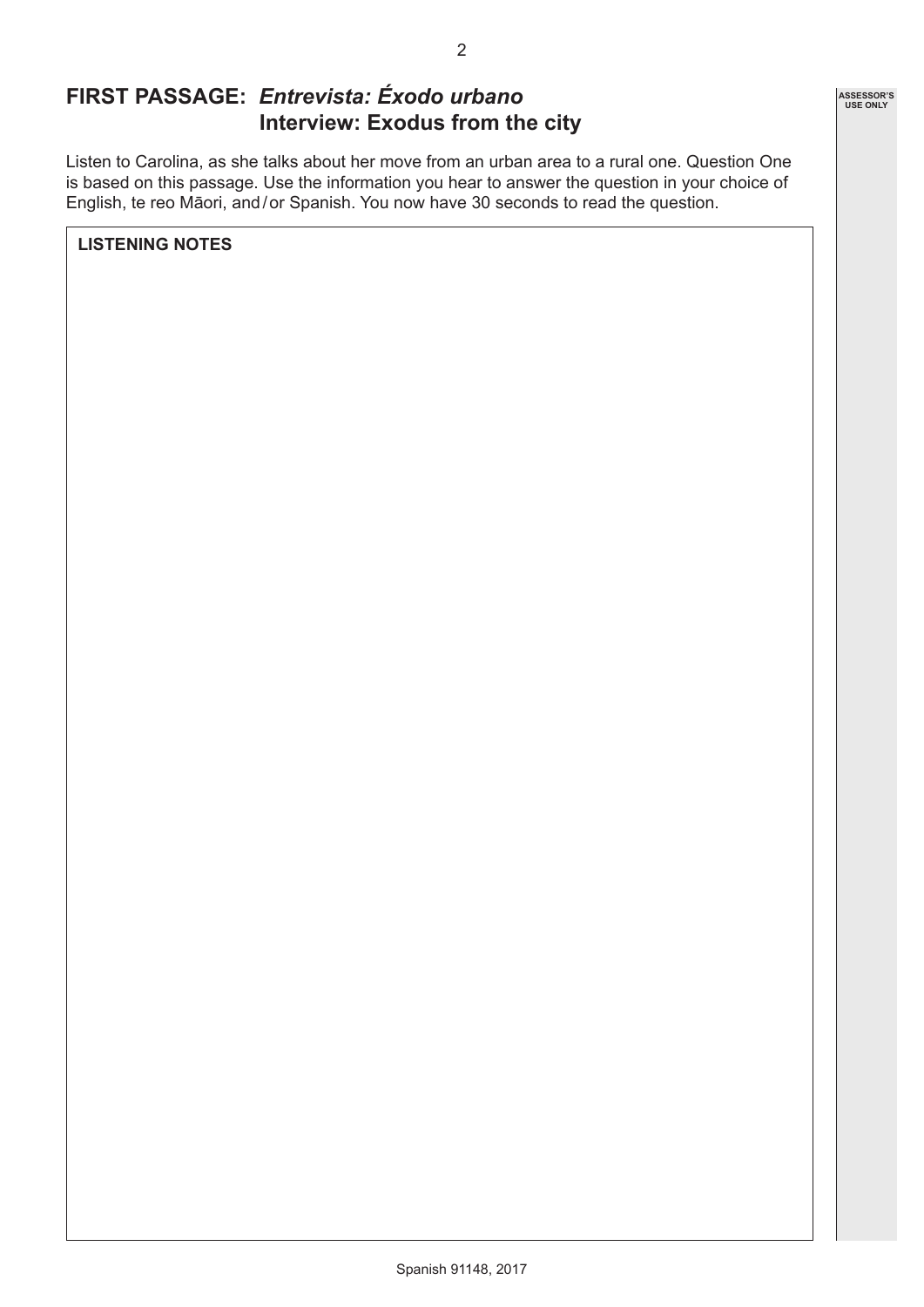#### **QUESTION ONE**

(a) According to what you have heard, why are young Spanish people moving back to small towns and villages?

(b) What are Carolina's hopes and fears for the future of rural Spain?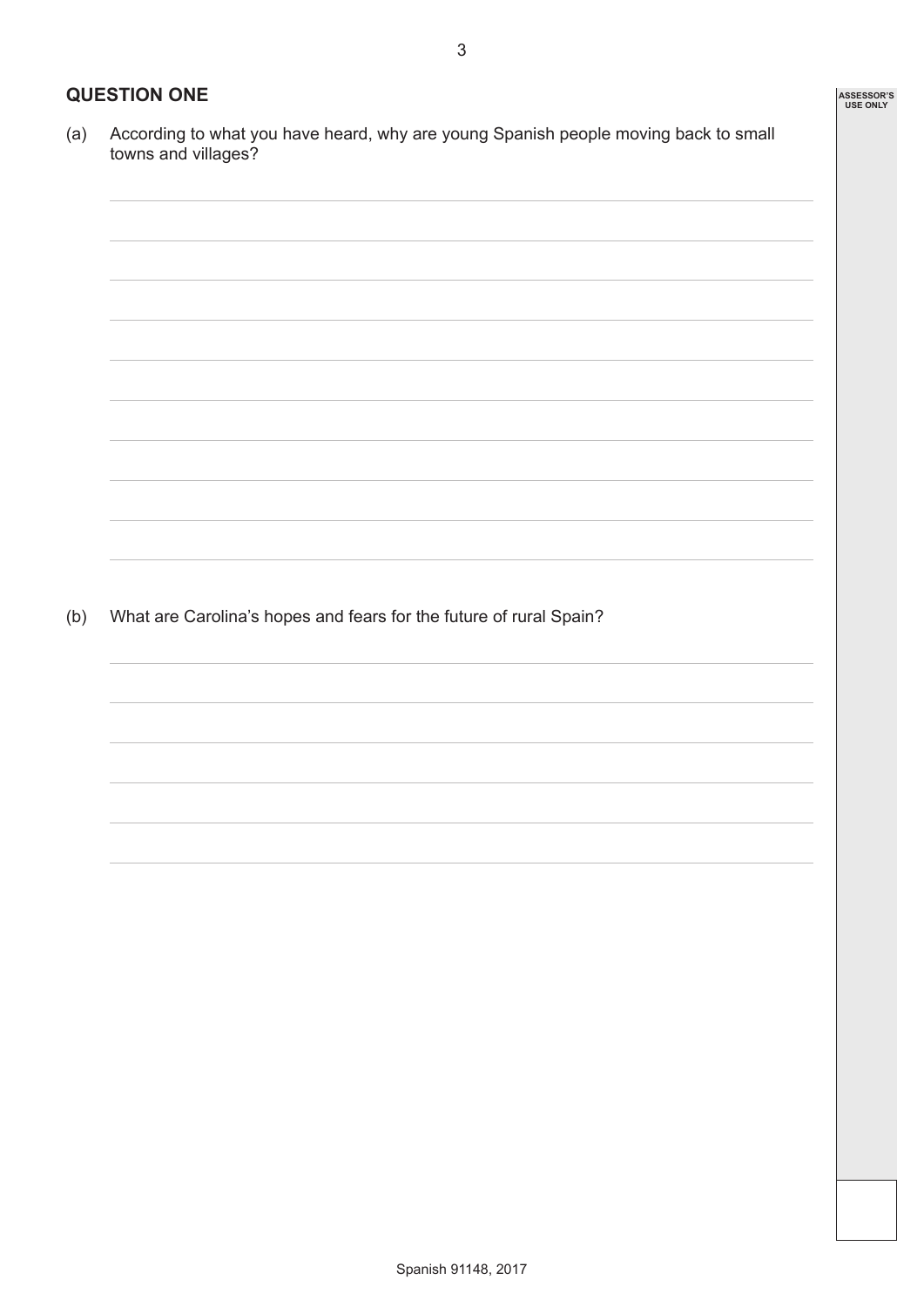### **SECOND PASSAGE:** *Una ciudad perdida***/A lost city**

Listen to this report about a young Canadian, William Gadoury, who has recently made a great discovery. Question Two is based on this passage. Use the information you hear to answer the question in your choice of English, te reo Māori, and/or Spanish. You now have 30 seconds to read the question.

#### **Glossed vocabulary**

ubicación location

**LISTENING NOTES**

William Gadoury

Image source: http://economictimes.indiatimes.com/magazines/panache/15-year-old-boy-discovers-lost-ancient-mayan-city/ articleshow/52221715.cms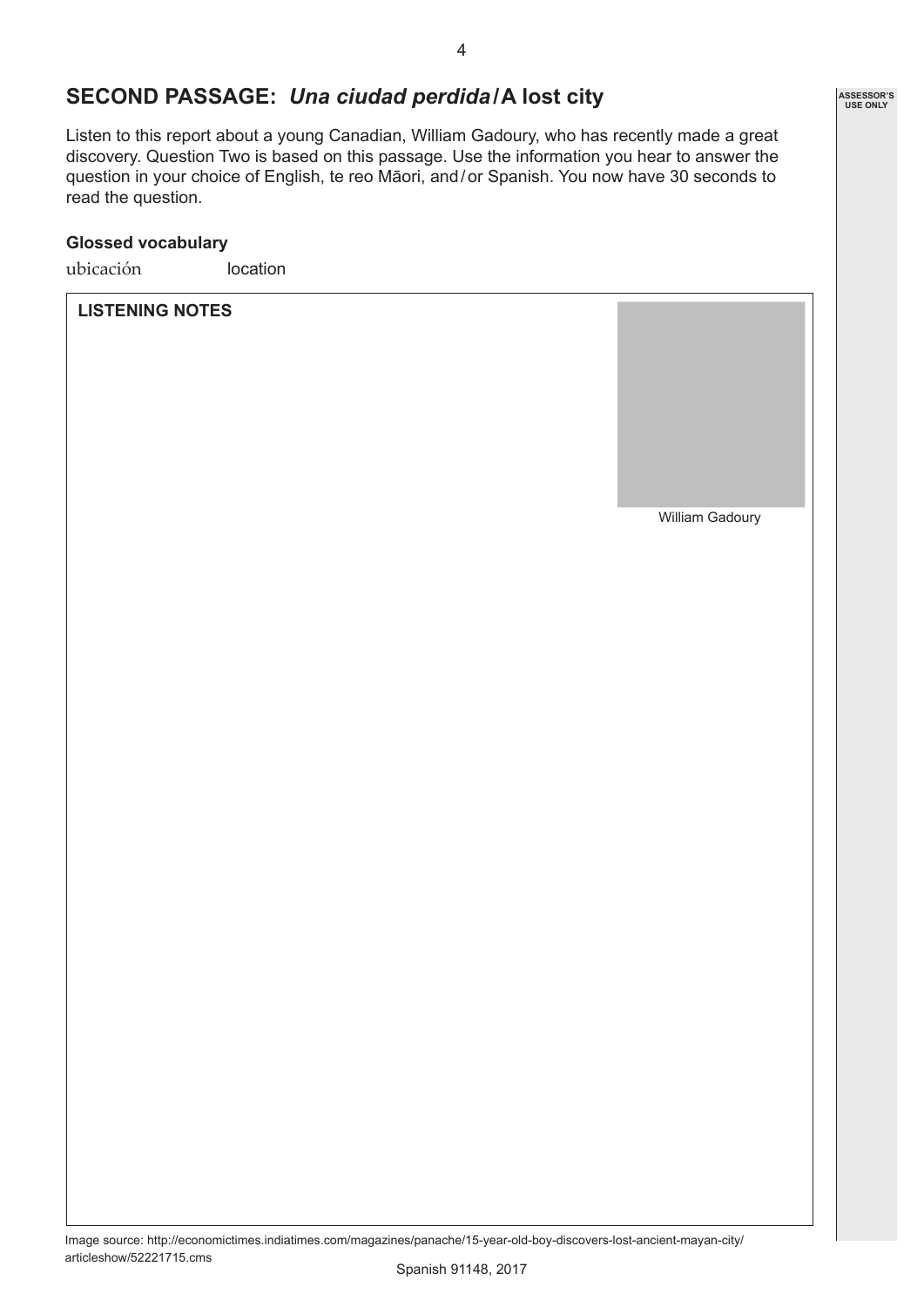**ASSESSOR'S USE ONLY**

#### **QUESTION TWO**

(a) According to what you have heard, how do young children escape the world of adults?

(b) Who is William, and what is his childhood passion?

(c) Explain why William's passion has received worldwide attention.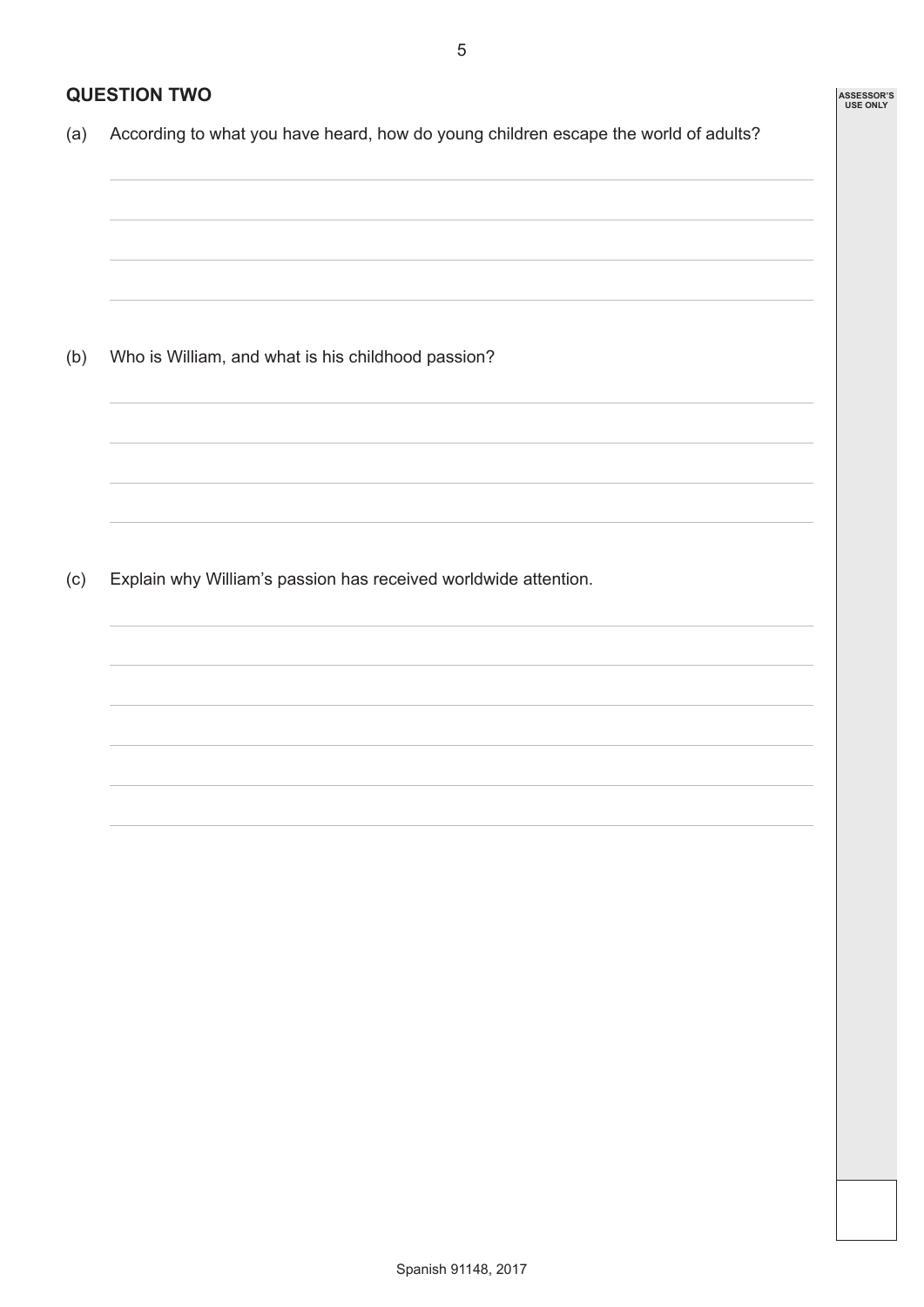## **THIRD PASSAGE:** *¡Prueba el turismo en el fondo del mar!* **Try tourism at the bottom of the sea!**

Listen to this marketing publicity for an underwater museum. Question Three is based on this passage. Use the information you hear to answer the question in your choice of English, te reo Māori, and/or Spanish. You now have 30 seconds to read the question.

**LISTENING NOTES**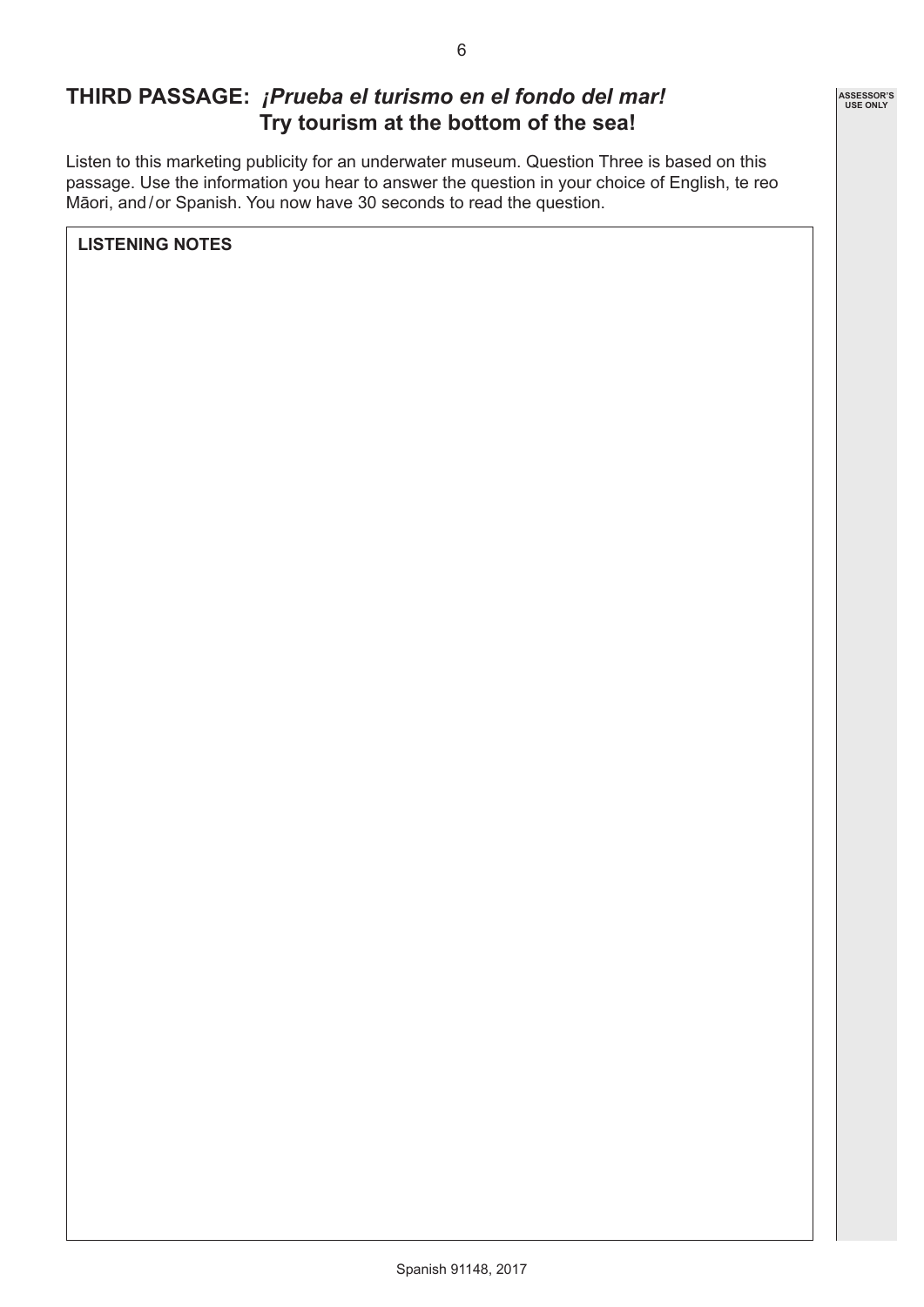#### **QUESTION THREE**

What has Jason Taylor created in the Canary Islands, and what did he hope to achieve with his creation?